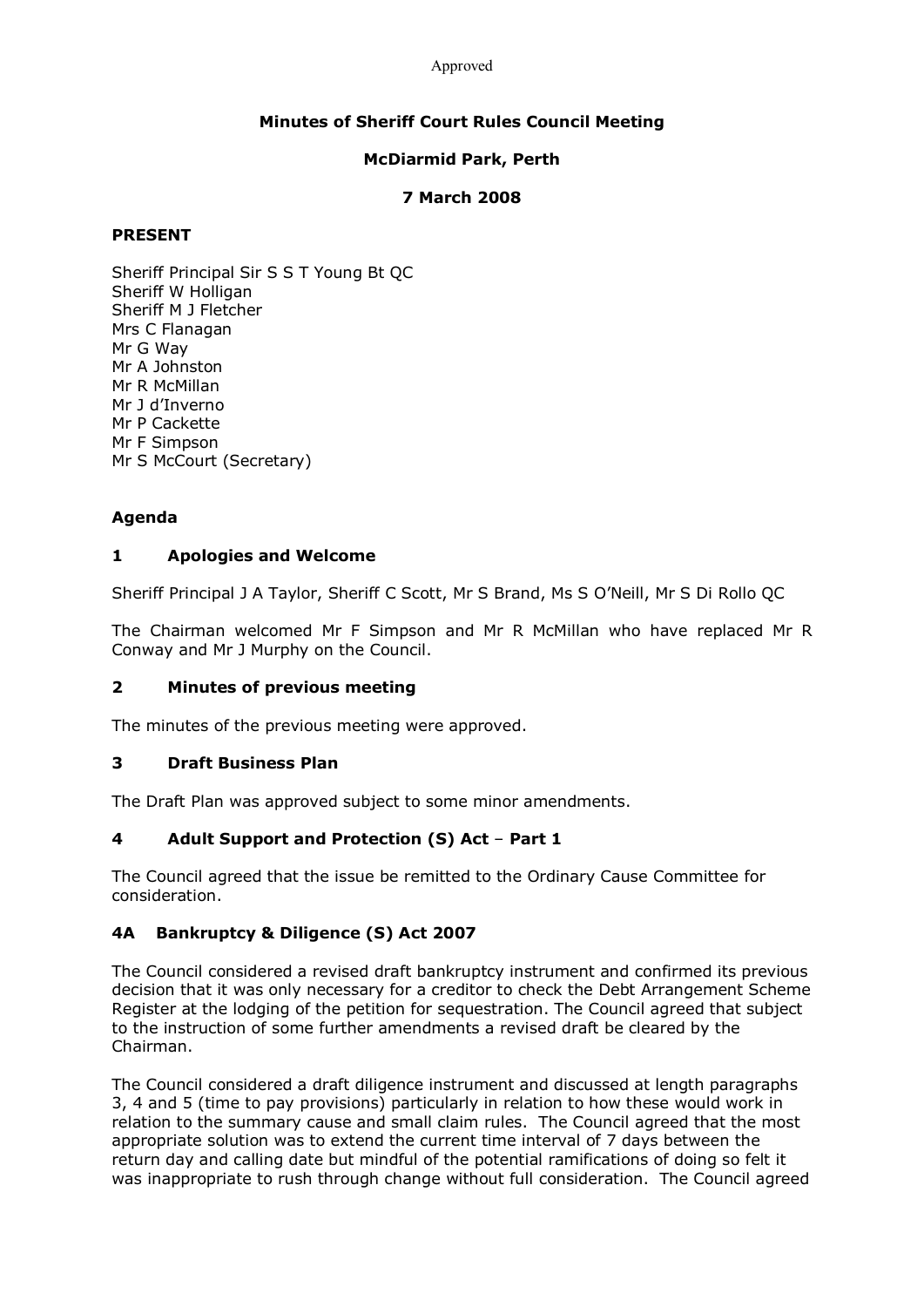in principle that the time interval should instead be 14 days and as a consequence the period for a pursuer to intimate an objection to a time to pay application be extended from 2 days to 9 days.

The Council expressed its dismay over only having received the first draft of the instrument on 3 March and then a final draft on 6 March but reluctantly agreed to submit the draft instrument to the Court of Session for approval subject to the deletion of paragraphs 3, 4 and 5 and the associated forms as well as some other amendments. The time to pay provisions would be reconsidered by the Council in June. The Council wished it noted that in view of the very short timescales it was unable to consider the issue as rigorously as it would have preferred. Sheriff Holligan undertook to email the Chairman of the Lord President's Advisory Group and advise him of this as well as a general concern the Council had over the diligence implementation timetable.

# **5 UK Borders Act 2007**

The Council considered the paper produced and agreed that provision be made in the rules allowing for the period for lodging an appeal in proceedings under the Act to be 21 days following intimation of the Secretary of State's response to an objection. The secretariat was to instruct the draftsperson accordingly.

# **6 Pension Protection Fund**

The Council considered the revised draft provision and subject to the instruction of certain further amendments agreed that a revised draft be cleared by the Chairman in due course.

# **7 Equality Act 2006 – Commission for Equality and Human Rights**

The Council considered the revised draft Act of Sederunt produced and subject to the instruction of certain further amendments agreed that a revised draft be cleared by the Chairman in due course.

## **8 Scottish Commission for Human Rights Act 2006**

The Council considered the draft Act of Sederunt produced and subject to the instruction of certain amendments agreed that a revised draft be cleared by the Chairman in due course.

## **9 Summary Cause Rules – Specification of Documents**

The Council considered the letter from Mr Conway produced and agreed that an amendment to Rule 34.2 of the Summary Cause Rules 2002 be made to reflect the provisions of rule 28.2(3) of the Ordinary Cause Rules 1993. It was further agreed that the existing Form 10E contained in the 2002 rules should be replaced with a Form in similar terms to that of the Court of Session Form 43.2B. The amendments when instructed to be included in the next miscellaneous Act of Sederunt.

The Chairman undertook to investigate whether the Practice Notes issued by the Sheriffs Principal in 2006 and which removed the requirement for intimation of medical records upon the Lord Advocate should be extended to include the summary cause rules.

## **10 Family Actions – Late Appearance**

The Council considered the revised draft Act of Sederunt along with the Note from the draftsperson. The Council agreed that the appeal provisions in paragraphs 8 and 9 of the draft be deleted as it was of the view that the ordinary cause rules governing appeals set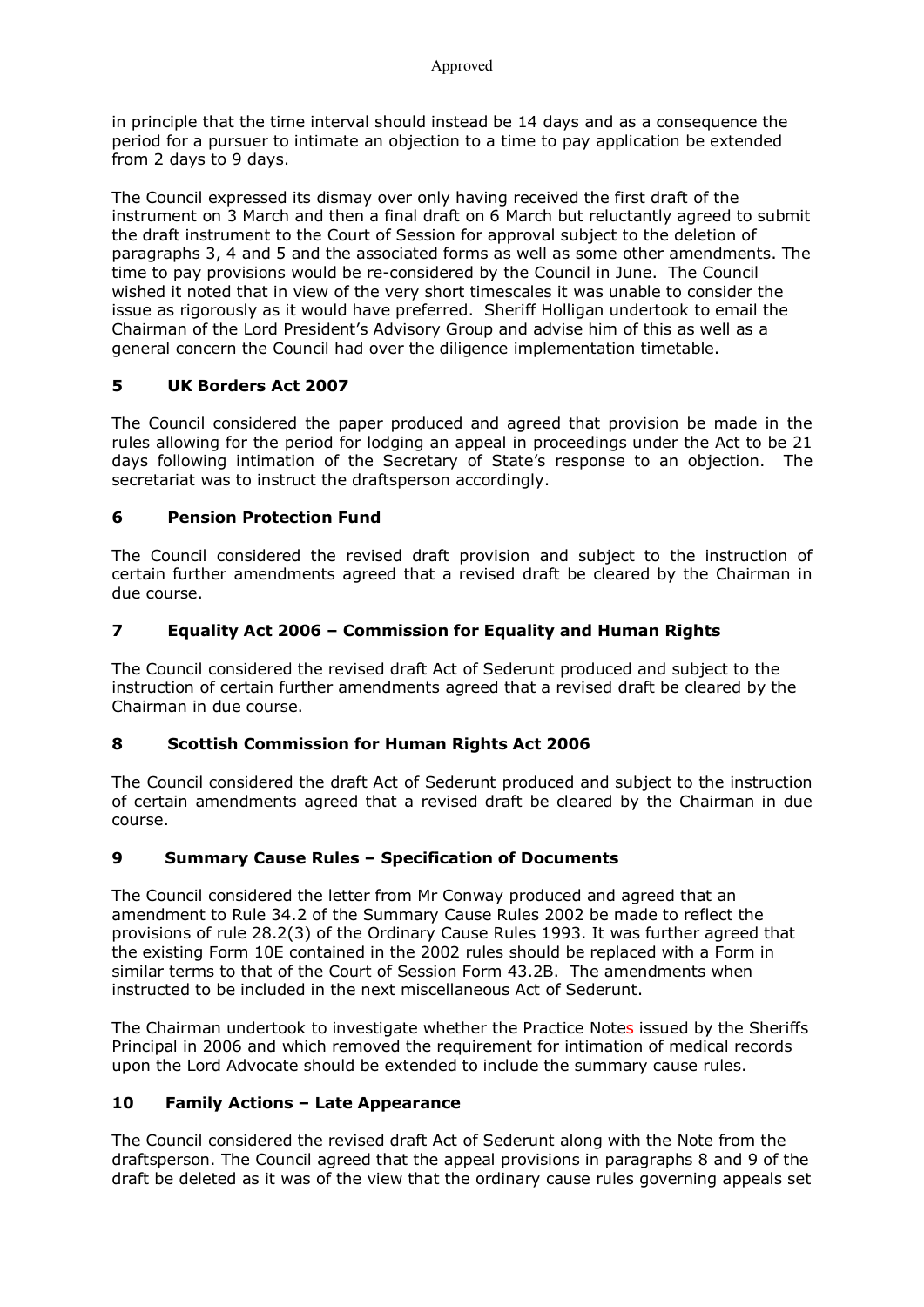out in sections 27 and 28 of the Sheriff Courts (Scotland) Act 1907 and Chapter 31 of the Ordinary Cause Rules 1993 should apply. The secretariat was to so instruct along with certain other amendments and it was agreed the revised draft be cleared by the Chairman in due course.

#### **11 Joint IT Committee**

The Council agreed that Sheriff Peebles be co-opted onto the Court of Session and Sheriff Court Rules Council Joint IT Committee. Mr McCourt would issue an invitation on behalf of the Council to Sheriff Peebles.

The Council considered the correspondence from the Scottish Court Service along with the approved minutes of the Joint IT Committee meeting of 30 January 2008. The Council agreed in principle that it was in favour of the use of IT in facilitating litigation processes in the sheriff court. Members agreed to invite Glynis McKeand of SCS and Sheriff Peebles to attend the next meeting so they could provide more insight into how it is envisaged the proposals would work. It would be helpful also if they could provide members with a paper to assist them in their consideration before the meeting.

#### **12 Summary Cause Rules – Personal Injury Actions**

The Council considered the letter from Mr Carrigan along with an email from Mr Cackette. Members recognised that with the recent increases to the jurisdiction limits in both summary causes and small claims there was now potential for more personal injury actions to be raised as summary causes. The Council agreed to write to both the President of the Law Society and the Dean of Faculty of Advocates inviting their views on whether to extend the modified procedures proposed for the ordinary cause rules into the summary cause rules as well. Sheriff Holligan undertook to draft a letter in these terms for issue by the secretariat.

## **13 Commercial Actions – Rule 40.9 OCC Rules 1993**

The Council considered the Note from Sheriff Pyle along with an email from the Chairman. The Council agreed that provision be made in the Ordinary Cause Rules 1993 for a new rule 5.2(e) and 40.7(3) and as a consequence a new Form 04A in order to alert defenders to the fact that different rules applied in commercial actions. The secretariat was to instruct the draftsperson accordingly.

#### **14 Business Update**

Members had no comment to offer on the business update.

## **15 Any Other Business**

#### **Increases to jurisdiction limits**

Mr Cackette noted a concern raised by Mr Way about changes in rules needed in consequence of the increases in court jurisdiction limits. He asked Council members to give consideration to other changes that may be needed to other rules arising from the recent increases. He noted that it would be useful to flag these up with the Council and secretariat as soon as practicable.

#### **Leave to appeal – interim diligence**

The Council discussed an issue raised by Sheriff Holligan about leave to appeal a recall of arrestment. It was agreed that the issue be remitted to the Ordinary Cause Committee